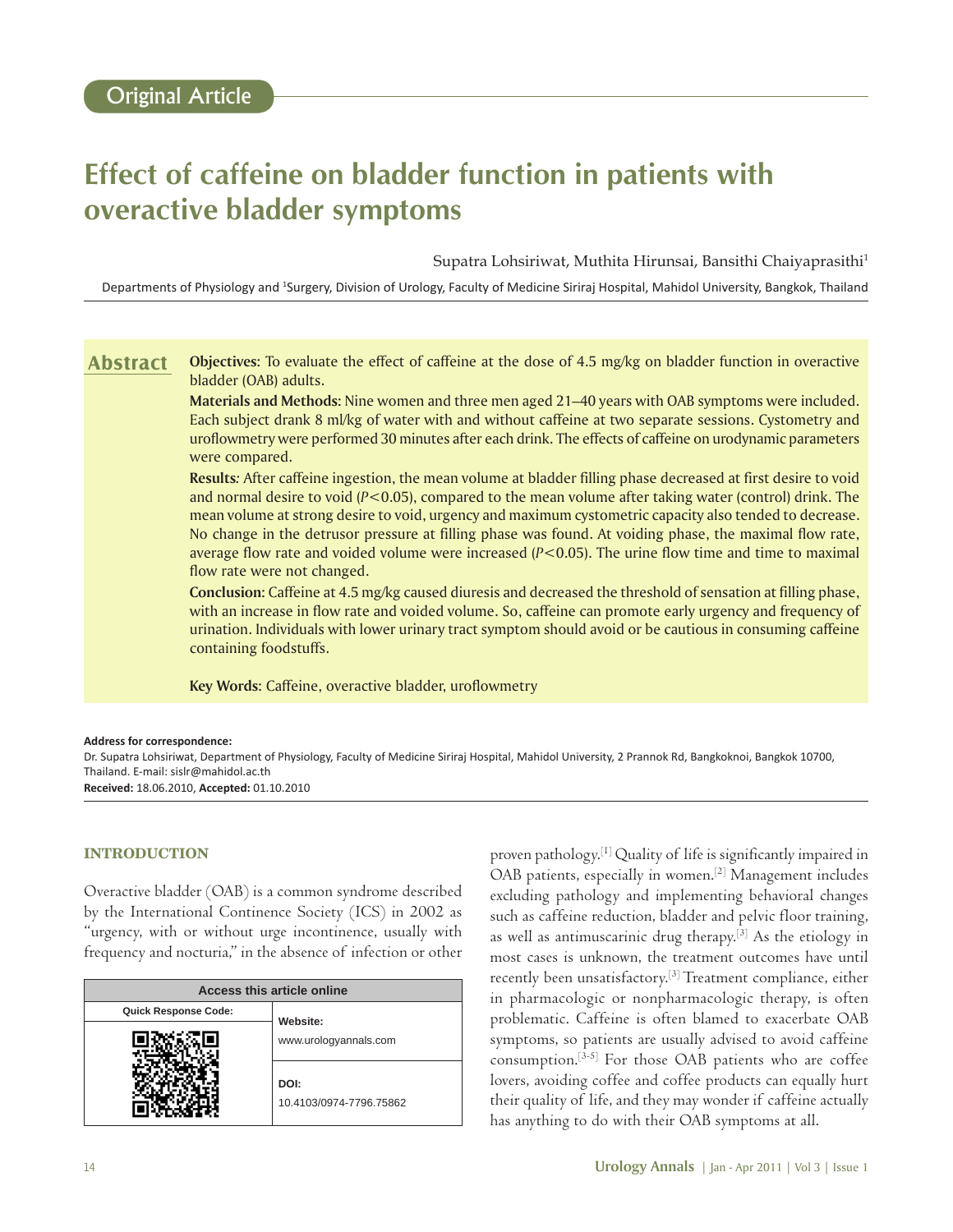This study aimed to evaluate the effect of caffeine at the dose of 4.5 mg/kg on bladder function in OAB adults.

## **MATERIALS AND METHODS**

This study was reviewed and approved by the Siriraj Ethics Committee on Research Involving Human Subjects (No.114/2004). Twelve OAB patients (nine females and three males) were studied at the Urodynamic Laboratory, Division of Urology, Department of Surgery, Faculty of Medicine Siriraj Hospital, Mahidol University, Bangkok, Thailand. They fulfilled the inclusion criteria that they were OAB patients (urgency, with or without urge incontinence, usually with frequency and nocturia), aged 18–40 years, regular caffeine consumers (more than three cups of coffee per week or equivalent), and routine urinalysis revealed no abnormalities (negative result for sugar, protein, bile and microscopic examination).

The exclusion criteria included diseases affecting urinary system such as diabetes mellitus, hypertension, neurological diseases, any urinary tract disorders such as benign prostatic hyperplasia (BPH), prostate or bladder cancer, urethral stricture, urinary tract stone, urinary retention, urinary tract infection (within 2 weeks before study), history of urinary tract surgery and females during menstrual period or pregnancy.

Each subject completed a previously validated, selfadministered questionnaire to assess medical history and urinary symptoms. The questionnaire consisted of 11 questions covering frequency, nocturia, weak urinary stream, urgency, incomplete emptying, intermittency, hesitancy and straining modified from American Urological Association (AUA) symptom index to suit Thai cultures and used in Division of Urology, Siriraj Hospital.

Voiding diary and water intake were recorded. Subjects were asked to self-record 48-hour voiding diary and water intake. From this record, the total 24-hour urinary output, number of voids, voiding interval, diurnal distribution, timing and triggers for incontinence, and functional bladder capacity were determined.

On arrival in our urodynamics unit, the patients were asked to void in uroflowmetry machine (Dantec Urodyn 1000). The parameters recorded were voided volume  $(V_{\text{comp}})$ , total voiding time (T100), time to maximum flowrate (TQ<sub>max</sub>), time of descending  $(T_{\text{des}})$ , voiding time for 90% voided volume, peak flow rate  $(Q_{\text{max}})$ , mean flow rate  $(Q_{\text{max}})$ , maximum rate of increase of flow rate  $(dQ/dT)$ .

Cystometry was performed with Dantec Manuet Multichannel clinical urodynamics investigation System (Dantec Electrons, Skovlunde, Danmark). It was set up and the method was performed according to "Good Urodynamics practice" as recommended by the International Continence Society.[6] A 10-Fr double lumen catheter was inserted into the bladder. The bladder was filled with 0.9% sodium chloride at room temperature at a rate of 50 ml/minute in sitting position. Intraabdominal pressure was measured by inserting 8 Fr single lumen catheter into the rectum. Bladder sensations of first desire to void (FDV), normal desire to void (NDV), strong desire to void (SDV) and urgency were recorded toward the increase infiltrate volume. Maximum cystometric capacity (MCC) was recorded when the patients felt that they could no longer delay micturition. The following pressure parameters were recorded: abdominal pressure  $(P_{\text{abs}})$ , intravesical pressure  $(P_{\text{yes}})$ , detrusor pressure ( $P_{\text{det}} = P_{\text{ves}} - P_{\text{abd}}$ ), compliance ( $\delta V / \delta P$ ) and involuntary bladder contraction during filling the bladder.[7]

Two series of urodynamic study were performed on each subject at two different occasions by random, with at least 1 week interval. In one occasion, a control drink (8 ml/kg body weight of boiled water) was taken. In another occasion, a caffeine drink (caffeine 4.5 mg/kg of body weight in 8 ml/ kg body weight of boiled water) was taken. According to many articles, caffeine content of beverages in the market ranges from a modest 50 mg to an alarming 505 mg per can or bottle. So, we aimed to test for caffeine effect at the dose of 200–250 mg or about 4.5 mg/kg.

All data were calculated in the computer using SPSS program version 12.0. All basic parameters including  $dP_{\text{det}}$  were presented as mean and standard error of mean (SEM). Kolmogorov-Smirnor test was used to test the data distribution. Wilcoxon's signed-rank test was used to test the difference in variables that were not normal distribution. Two-sided P value of less than 0.05 was considered statistically significant.

#### **RESULTS**

The effects of caffeine on bladder functions were studied in 12 OAB subjects using cystometric and uroflowmetric techniques. The subjects' characteristics are shown in Table 1.

The temperature of the control and the caffeine drinks was about 24°C. The total amounts of water and caffeine consumed by the subjects are shown in Table 1.

| Table 1: Subject characteristics and the amount of water and |  |  |
|--------------------------------------------------------------|--|--|
| caffeine consumed (mean±SEM)                                 |  |  |

| Female:male                                                                    | 9:3                          |
|--------------------------------------------------------------------------------|------------------------------|
| Age $(yr)$                                                                     | $31.4 \pm 1.7$ (range 21-40) |
| Body weight (kg)                                                               | $53.8 \pm 3.1$ (range 43-75) |
| Total dose of caffeine consumed (mg) $242.1 \pm 14.0$ (range $193.5 - 337.5$ ) |                              |
| Total volume of water consumed (ml) $433.3\pm23.5$ (range 344-600)             |                              |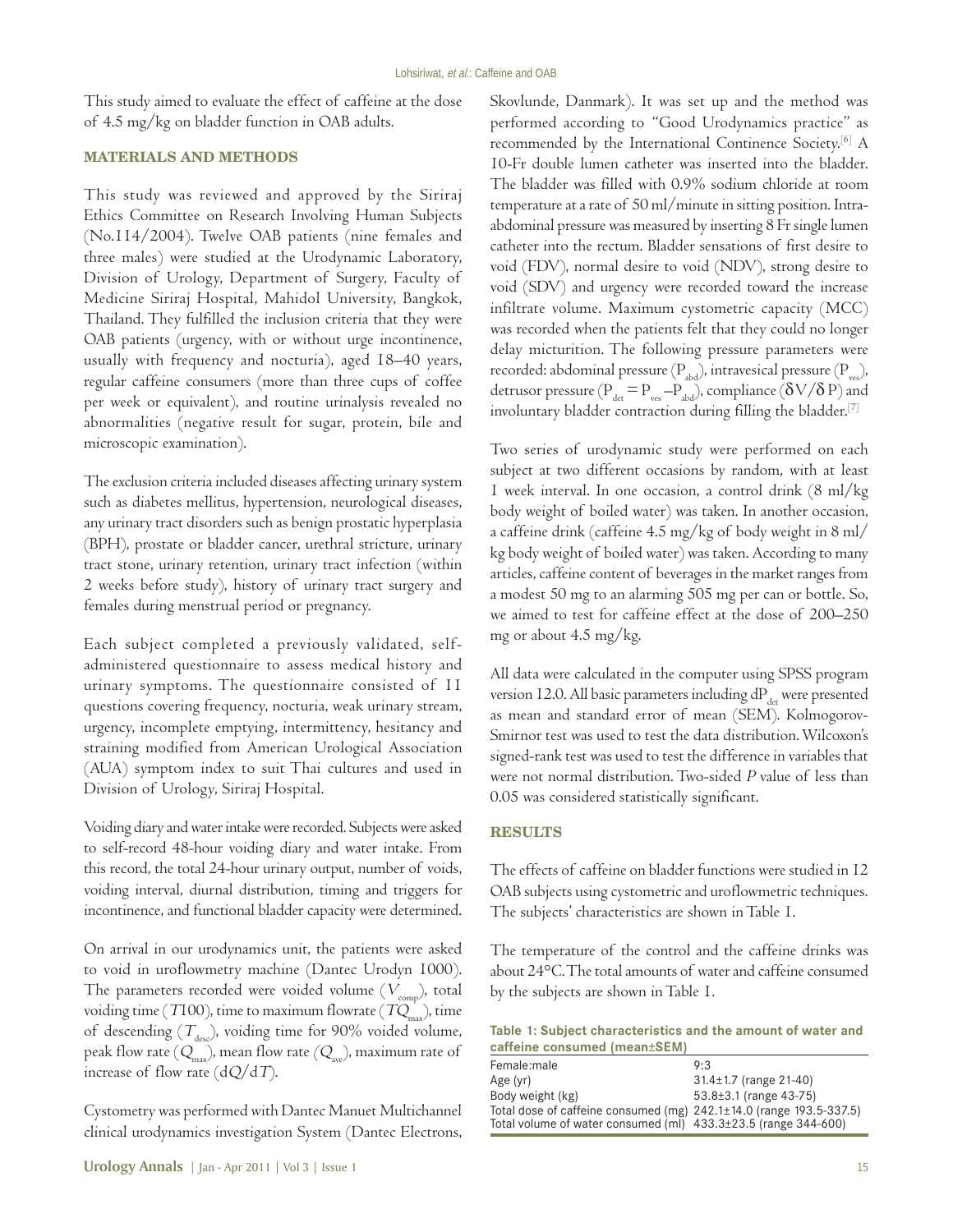The baseline data on bladder functions were obtained from the voiding diary. The mean frequency of urine voiding was 9.8 $\pm$ 0.7 (range 6–16) times during the day and 3.0 $\pm$ 0.6 (range 1–8) times during the night. Five subjects had incontinence episodes and nine subjects had urgency symptom.

The results of the control and the caffeine drinks on bladder sensation are shown in Figure 1. After caffeine drink, volumes of FDV and NDV decreased significantly compared to the volumes at control day. The filling volume at FDV after caffeine drink decreased in 10 subjects and increased in 2 subjects, while the filling volume at NDV after caffeine drink decreased in 9 subjects and increased in 3 subjects. The volumes of bladder filling at the SDV, urgency and MCC were all decreased slightly without statistical significance (P>0.05).

After caffeine ingestion, the desire to void (FDV, NDV, and SDV) came earlier at lower  $P_{\text{det}}$  compared to that found in



**Figure 1:** Sensation and volumes at bladder filling phases (mean±SE) in milliliters after water and caffeine ingestions (n=12) (FD=first desire to void, ND=normal desire to void, SD=strong desire to void, MCC=maximal cystometric capacity); \**P*≤0.05 on comparing the volumes after water and caffeine ingestions



**Figure 2:** Detrusor pressure at filling phase (mean±SE) in mmHg after water and caffeine ingestions (FD=first desire to void, ND=normal desire to void, SD=strong desire to void, MCC=maximal cystometric capacity)

those after drinking water, though no statistical significance was reached. This finding indicates a tendency to an increase in bladder sensitivity after caffeine ingestion.

The  $P_{\text{det}}$  at urgency and MCC were higher after caffeine intake, though not statistically significant. This indicates a tendency to stronger detrusor contractions at urgency and MCC after caffeine ingestion. No involuntary detrusor contractions were found. The  $P_{\text{det}}$  values are shown in Figure 2.

The uroflowmetric parameters examined were  $V_{\text{comp}}$ , T100,  $TQ_{\text{max}}$ ,  $Q_{\text{max}}$  and  $Q_{\text{ave}}$  as presented in Figure 3.

After caffeine consumption, the mean  $V_{\text{com}}$  increased significantly compared to that after water ingestion. The mean <sup>T</sup>100 tended to decrease after caffeine ingestion, though not significantly. T100 decreased in 10 subjects and increased in 2 subjects.  $TQ_{\text{max}}$  after the caffeine ingestion was slightly decreased.  $Q_{\text{max}}$  and the  $Q_{\text{ave}}$  increased significantly.

#### **DISCUSSION**

This study, using cystometric and uroflowmetric techniques, demonstrated that drinking caffeine at the dose of 4.5 mg/kg



**Figure 3:** Uroflowmetric parameters (mean±SE) after water and caffeine ingestions (Q100=flow time, TQ<sub>max</sub>=time to max flow rate, Q<sub>max</sub>=maximal flow rate, QM*90*=average flow rate, V*comp*=voided volume); \**P*≤0.05 on comparing the values after water and caffeine ingestions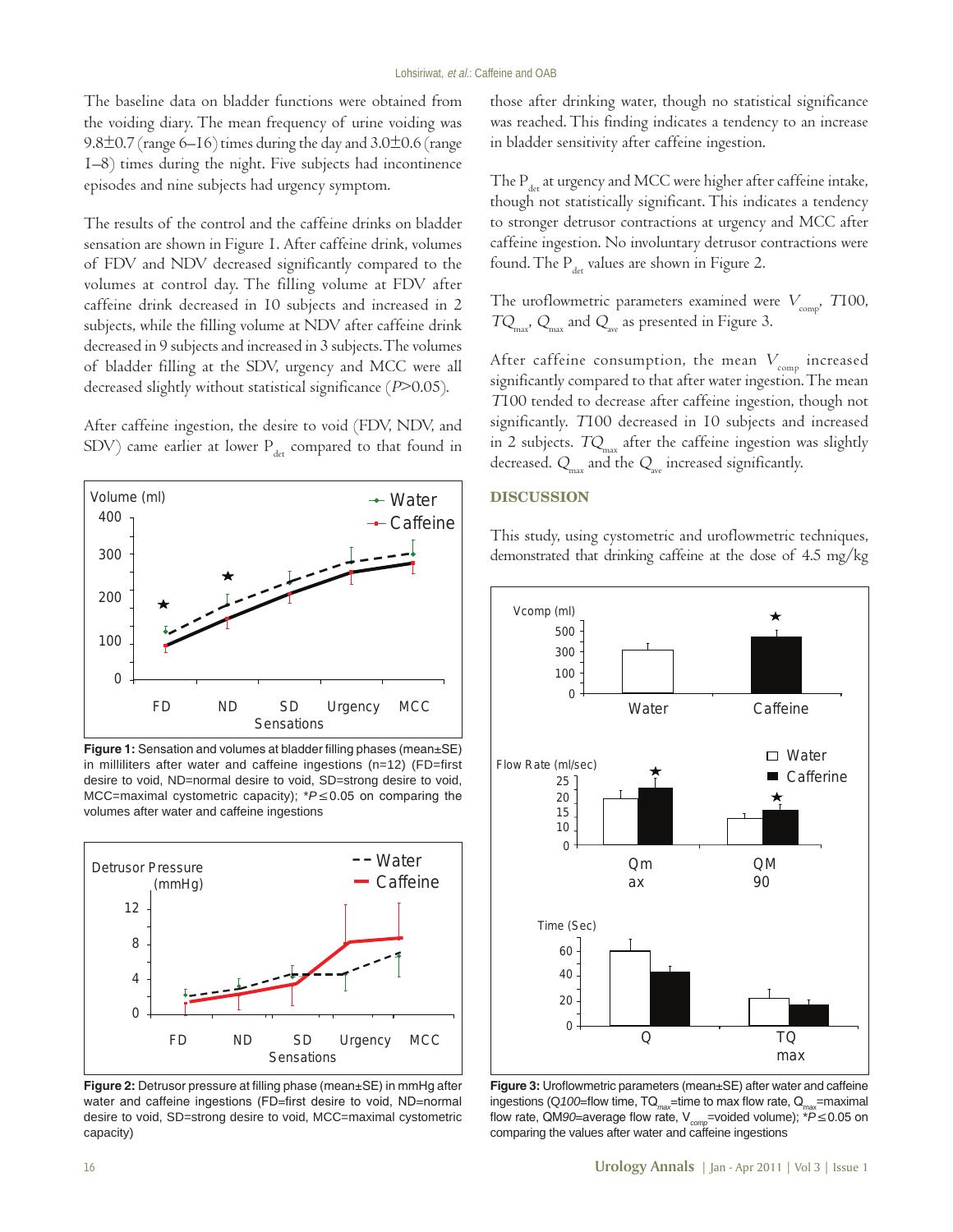affected urinary bladder function in patients with OAB symptoms when compared to drinking plain water. The cardiovascular parameters recorded in this present study also indicated that caffeine at 4.5 mg/kg caused an increase in the systolic blood pressure and the diastolic blood pressure. This is most likely due to the action of caffeine in increasing cardiac contractility, and the slight decrease in heart rate is most likely due to the baroreceptor reflex.

Caffeine (chemical name 3,7-dihydro-1,3,7-trimethyl-1Hpurine-2,6-dione) has four identifiable cellular actions in vitro.[8] Firstly, caffeine is able to significantly block adenosine effects on  $A_{2A}$  and  $A_1$  receptors at the low concentrations achieved after a single cup of coffee. Secondly, caffeine inhibits cyclic nucleotide breakdown via inhibition of phosphodiesterase, for which 20 times higher concentrations are required. Thirdly, caffeine blocks  $GABA$ <sub> $\Delta$ </sub> receptors at 40 times higher concentrations. Fourthly, at 100 times higher concentrations, caffeine mobilizes intracellular calcium depots.

Based on these cellular actions, caffeine affects various organ functions in the human body, including the urinary system. In the present study, the urine volume was increased in the caffeine group, confirming the diuretic effect of caffeine. Nocturia was found to associate with caffeine consumption.<sup>[5]</sup>

The present study showed that  $Q_{\text{max}}$  and  $Q_{\text{max}}$  were significantly increased in the caffeine group. Yi et al., in 2006, studied the effects of caffeine in streptozotocin-induced diabetic rats and found that caffeine improved the detrusor contractility.<sup>[9]</sup> Creighton et al. reported that after consuming 200 mg of caffeine, patients with detrusor instability showed an increase in detrusor pressure on bladder filling, while normal women showed no change in cystometric parameters.[10]

Caffeine at a high concentration is a calcium releaser, releasing calcium from its intracellular store.[11] This results in stronger muscular contraction. Caffeine at a high concentration also improves reaction time, increases tense arousal, including anxiety, nervousness and jitteriness.[12] This may result in an increase in perception of visceral sensation and interpretation.

Since the pathophysiology of OAB is quite complex and still not so clear,[13] the treatment is sometimes not satisfactory. It is suggested that various stimulations release many substances, including adenosine triphosphate, prostaglandins, nitric oxide, and acetylcholine, from urothelium, which contributes to pathophysiology of the increased bladder sensation, OAB symptoms, and detrusor overactivity.<sup>[14]</sup> The bladder sensory profiles displayed a more sensitive bladder in OAB patients compared with non-OAB subjects. OAB patients may have bladders that are not only overactive but also hypersensitive.<sup>[15]</sup>

#### **CONCLUSIONS**

This study showed that caffeine at a dose of 4.5 mg/kg caused diuresis and decreased threshold of sensation at filling phase, with an increase in flow rate and voided volume. So, caffeine can promote early urgency and frequency of urination as well as nocturia symptoms. Individuals with lower urinary tract symptom should avoid or be cautious in consuming caffeine containing foodstuffs.

#### **REFERENCES**

- 1. Abrams P, Cardozo L, Fall M, Griffiths D, Rosier P, Ulmsten U, et al. The standardisation of terminology in lower urinary tract function: Report from the standardisation sub-committee of the International Continence Society. Urology 2003;61:37-49.
- 2. Tubaro A. Defining overactive bladder: Epidemiology and burden of disease. Urology 2004;64:2-6.
- 3. Freeman RM, Adekanmi OA. Overactive bladder. Best Pract Res Clin Obstet Gynaecol 2005;19:829-41.
- 4. Sussman DO. Overactive bladder: Treatment options in primary care medicine. J Am Osteopath Assoc 2007;107:379-86.
- 5. Liao YM, Dougherty MC, Biemer PP, Liao CT, Palmer MH, Boyington AR, et al. Factors related to lower urinary tract symptoms among a sample of employed women in Taipei. Neurourol Urodyn 2008;27:52-9.
- 6. Schäfer W, Abrams P, Liao L, Mattiasson A, Pesce F, Spangberg A, et al. Good urodynamic practices: Uroflowmetry, filling cystometry, and pressure-flow studies. Neurourol Urodyn 2002;21:261-74.
- 7. Abram P. Urodynamics. 2<sup>nd</sup> ed. London: Springer verlag London limited; 1997. p. 20-73.
- 8. Fredholm BB, Battig K, Holmen J, Nehlig A, Zvartau EE. Actions of caffeine in the brain with special reference to factors that contribute to its widespread use. Pharmacol Rev 1999;51:83-133.
- 9. Yi CR, Wei Zo, Deng XL, Sun ZY, Li XR, Tian CG. Effects of coffee and caffeine on bladder dysfunction in streptozotocin-induced diabetic rats. Acta Pharmacol Sci 2006;27:1037-43.
- 10. Creighton SM, Stanton SL. Caffeine: Does it affect your bladder? Br J Urol 1990;66:613-4.
- 11. Yamamoto M, Unno T, Matsuyama H, Kohda M, Masuda N, Nishimura M. Two types of cation channel activated by stimulation of muscarinic receptors in guinea-pig urinary bladder smooth muscle. J Pharmacol Sci 2008;108:248-57
- 12. Nehlig A. Is caffeine a cognitive enhancer ? J Alzheimers Dis 2010;20: S85-94.
- 13. Shafik A, El-Sibai O, Shafik AA, Ahmed I. The electrovesicogram in the overactive bladder: Role in determining pathogenesis and diagnostic significance. 2004;32:290-3.
- 14. Yoshida M, Masunaga K, Nagata T, Yono M, Homma Y. The forefront for novel therapeutic agents based on the pathophysiology of lower urinary tract dysfunction: Pathophysiology and pharmacotherapy of overactive bladder. J Pharmacol Sci 2004;112:128-34.
- 15. Lee SR, Kim HJ, Kim A, Kim JH. Overactive bladder is not only overactive but also hypersensitive. Urology 2010;75:1053-9.
- 16. Koziol JA, Clark DC, Gittes RF, Tan EM. The natural history of interstitial cystitis: A survey of 374 patients. J Urol 1993;149:465-9.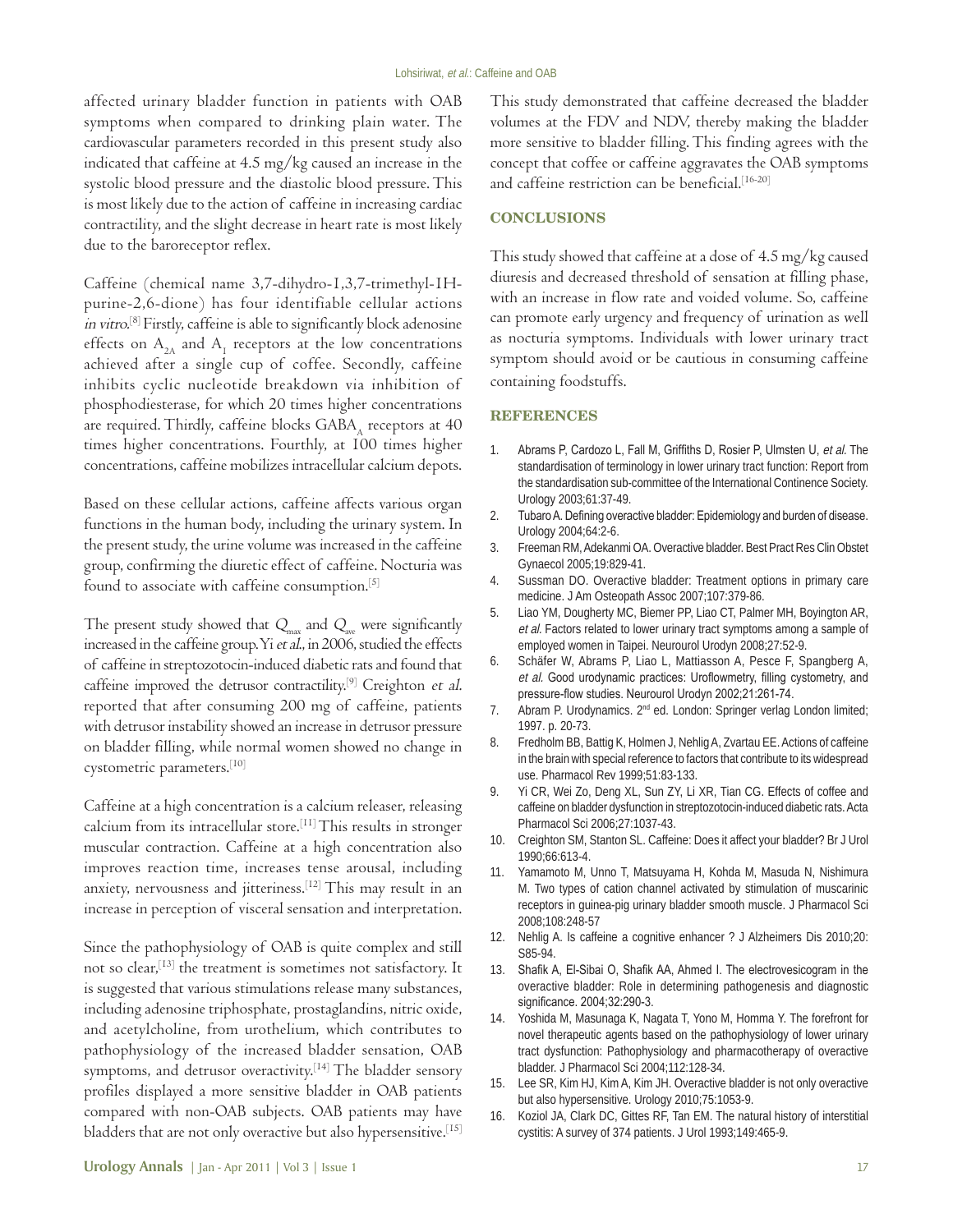- 17. Weinberger MW, Goodman BM, Carnes M. Long-term efficacy of nonsurgical urinary incontinence treatment in elderly women. J Gerontol A Biol Sci Med Sci 1999;54:M117-21.
- 18. Shorter B, Lesser M, Moldwin RM, Kushner L. Effect of comestibles on symptoms of interstitial cystitis. J Urol 2007;178:145-52.
- 19. Bradley CS, Kennedy CM, Nygaard IE. Pelvic floor symptoms and lifestyle

factors in older women. J Womens Health 2005;14:128-36.

20. Hashim H, Al Mousa R. Management of fluid intake in patients with overactive bladder. Curr Urol Rep 2009;10:428-33.

**Source of Support:** Nil, **Conflict of Interest:** None.

# **Author Help: Online submission of the manuscripts**

Articles can be submitted online from http://www.journalonweb.com. For online submission, the articles should be prepared in two files (first page file and article file). Images should be submitted separately.

1) **First Page File:** 

Prepare the title page, covering letter, acknowledgement etc. using a word processor program. All information related to your identity should be included here. Use text/rtf/doc/pdf files. Do not zip the files.

2) **Article File:** 

The main text of the article, beginning with the Abstract to References (including tables) should be in this file. Do not include any information (such as acknowledgement, your names in page headers etc.) in this file. Use text/rtf/doc/pdf files. Do not zip the files. Limit the file size to 1 MB. Do not incorporate images in the file. If file size is large, graphs can be submitted separately as images, without their being incorporated in the article file. This will reduce the size of the file.

3) **Images:** 

Submit good quality color images. Each image should be less than **4096 kb (4 MB)** in size. The size of the image can be reduced by decreasing the actual height and width of the images (keep up to about 6 inches and up to about 1800 x 1200 pixels). JPEG is the most suitable file format. The image quality should be good enough to judge the scientific value of the image. For the purpose of printing, always retain a good quality, high resolution image. This high resolution image should be sent to the editorial office at the time of sending a revised article.

#### 4) **Legends:**

Legends for the figures/images should be included at the end of the article file.